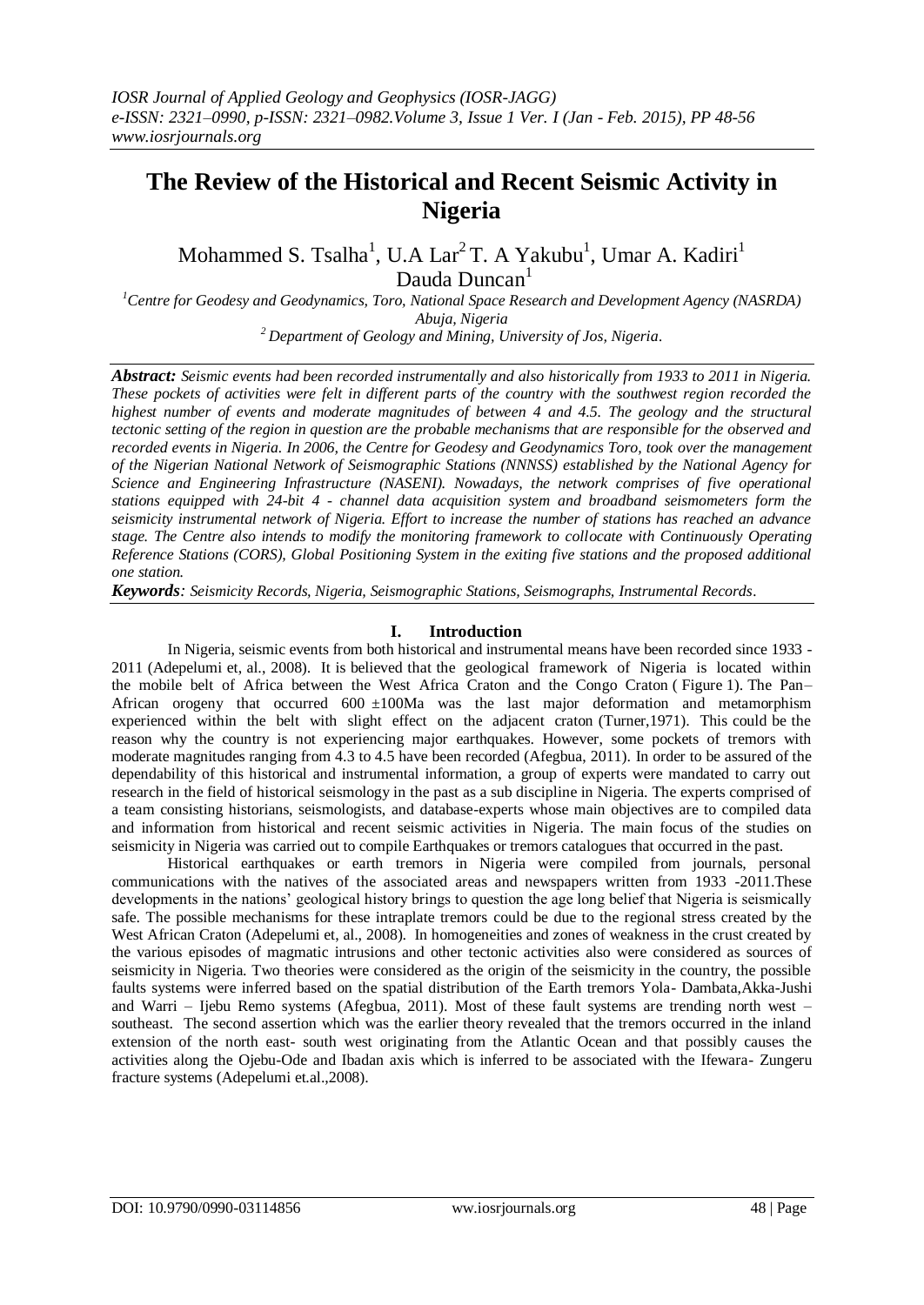

**Figure 1:** Location of Nigeria (in square) with respect to the Craton.

# **Geological Setting and Tectonic Activity**

The Basement Complex covers about 50% of the total surface of Nigeria. It is composed of the following lithostructural units:- The Migmatite- Gneiss complex (MGC),The Metasedimentary and Metavolcanic rocks (The Schist Belt). The Pan - African granitoids (The Older Granites), underformed acid and basic dykes. The Migmatite-Gneiss complex (MGC) has for long been regarded as basement sensu stricto (S.S.) and it is the most widespread of the main rock units in both northwestern and southwestern Nigeria. The term "Older granites" was introduced by Falconer, (1911) who, on the basis of morphology and texture distinguished the Pan African Granitiods from the Jurassic anorogenic peralkaline "Younger Granites" of the central Plateau region. The term Pan- African granitoids is preferred not only because of its merit on age, which was not available at that time, but because it covers several important petrologic groups formed at the same time (Ajibade et al., 1979). They are composed of large volumes of granitic rocks, which intruded all preexisting rocks including the gneiss-migmatite-quartzite complex and the schist belt. They were emplaced during the late Proterozoic to early Paleozoic (160+/-150My). These granites consist of porphyritic and non-porphyritic granites, granodiorites, adamallite, tonalite and quartz –diorite. They generally occur as inselbergs in the basement. Examples of such granite hills are the Olumo Rock in Abeokuta, Ogun State; Idanre Hills, Ondo State; Ikere Hills, Cross-river State; Aso Rock, Abuja etc. It is a heterogeneous assemblage including migmatites, orthogenesis, paragneisses and a series of basic and ultrabasic metamorphosed rocks. The various rock types in this complex are exposed in the north central, north eastern, southwestern and a narrow zone parallel to the eastern boundary of the country, east of River Benue covering parts of Kaduna, Plateau, Bauchi, Kano and Sokoto States; southern Nigeria, covering the greater parts of Kwara, Oyo, Ogun; and Ondo States; southeast Nigeria, spanning the northern parts of Cross Rivers State and as far north as Yola; and north of Benue River in Adamawa State. These crystalline basement rocks have been subjected to deformation of different intensities throughout the geological period. Consequently, North-South (N-S), Northeast-Southwest (NE-SW), Northwest-Southeast (NW-SE), North northeast-South southwest (NNE-SSW), North northwest-South southeast (NNW-SSE) and to a lesser extent, East-West (E-W) fractures have developed ( Sunday and Eze, 2010).



**Figure 2:** Geological Map of Nigeria Showing Locations of Earth Tremor. (Sources: Sunday and Eze, 2010).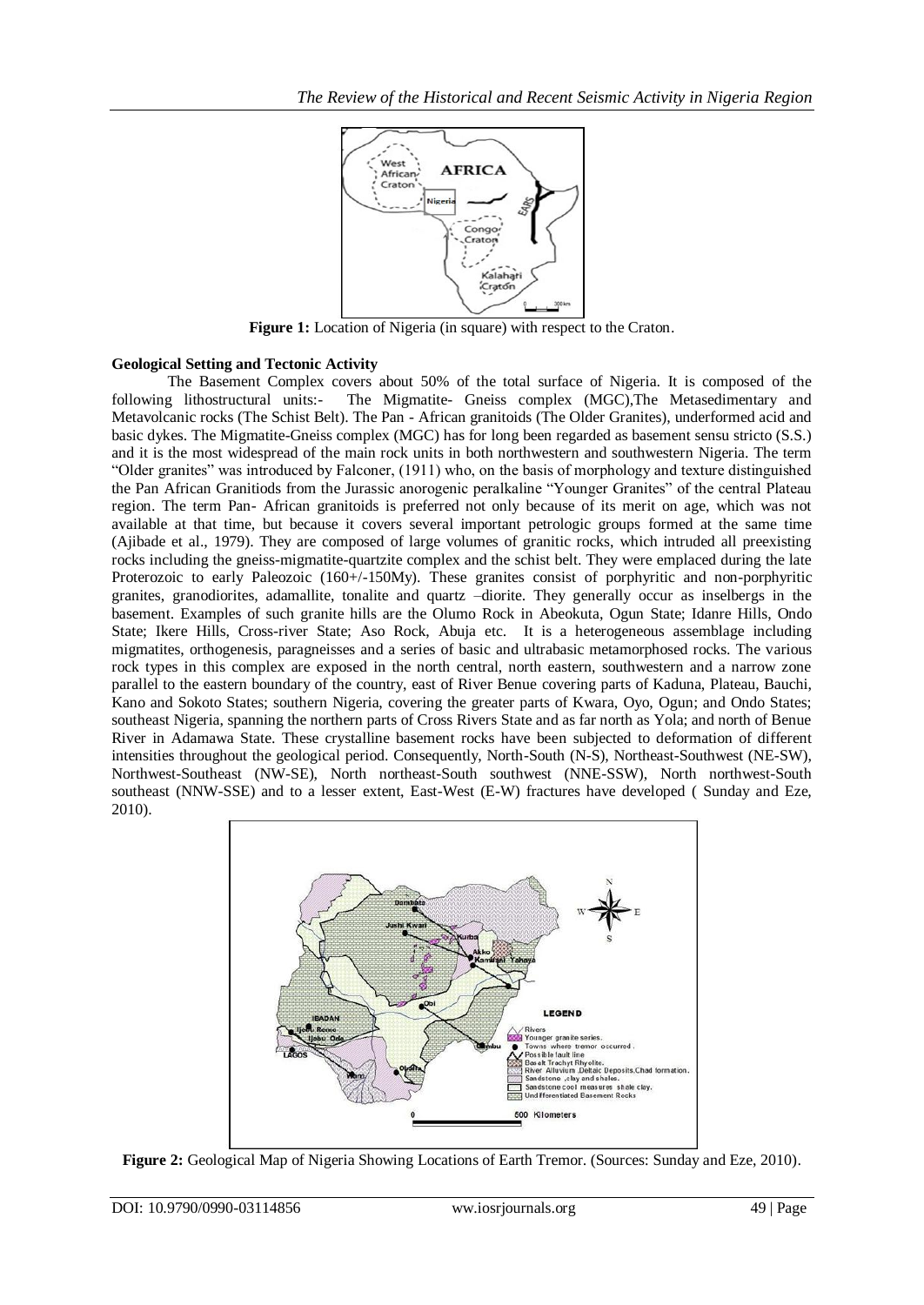Nigeria is underlain by seven major sedimentary basins ranging in age from middle Mesozoic to Recent age (Hospers, 1965). The basins are from Oldest to Youngest:the calabar flank,the Benue Trough, the Chad Basin, the Sokoto basin (SE Illumeden basin, the Dahomey Basin.The basins are broadly divided into coastal Calabar flank, Niger Delta, Dahomey Basin and interior basins (Benue Trough,Chad Basin, Nupe Basin,SE Iullemmedin Basin).The sedimentary successions in these basins are broadly divided into:

- (1) Basal continental sandstones,siltstones and mudstones,
- (2) middle marine shales and limestones interbedded with sandstones and siltstones;
- (3) upper sandstone sequence that is continental or paralic.

Rocks of the Sedimentary Series cover about 50 percent of the surface area of the country, and can be variously sub-divided into between six and eleven basins or troughs. With respect to age of formation, five of these basins (the Niger Delta, the Bida or Middle Niger or Nupe, the Benin, the Anambra and the Benue Basin Complex) were apparently initiated in the Cretaceous, during the opening of the Gulf of Guinea and the separation of South America from Africa. The Sokoto and Chad Basins are parts of the much larger Taodeni and Iullemmeden Basins of Africa, respectively.

Superficial deposits, such as alluvium, laterite and various types of soils, often cover the bedrock in most areas, especially in the plains and lowlands. In the hilly areas such as the Jos plateau, outcrops are more extensive.

It is believed that the Dahomeyan Basin is bounded by the Romanche Fracture zones to the west while the Chain fracture zone to the East (Wright, 1976; Hastings and Bacon, 1979; Ige et al., 1985). Both fracture zones trend approximately in the NE-SW direction. In Nigeria, Cretaceous volcanic are recognized in sedimentary basins as pyroclastics, microdiorite sills and basalt dykes (Nwachukwu, 1972; Benkhelil, 1986). Magmatic intrusions are stable rock and can cause differences in geophysical properties which can results in localized stresses in one place more especially when the intrusion is weaker than the host rock. After some times, the intrusion will become weaker than the host rock. Geologically, Kano, Bauchi and Yola have been intruded during the Proterozoic to Palaeozoic volcanic activity associated with the Pan-African orogeny. Rock intrusions in parts of the sedimentary basins of Nigeria may have created enough local stress concentration to initiate or predispose the areas to seismicity (Eze et al., 2011).

Some of the important fault systems in Nigeria are the Ifewara, Zungeru, Anka and Kalangai fault systems. They are interpreted to have resulted from transcurrent movements (Garba, 2003). Adepelumi et al., (2008) conducted an integrated geophysical survey across a prominent zone of weakness clearly observable in Landsat.

The Basement Complex of the southwestern Nigeria are of the Late Precambrian times, the images are confirmed by the Multispectral Scanner (MSS) and Side-Looking Airborne Radar (SLAR) and the existence of the supposed Ifewara shear zone formed by shearing activities during this period. The NNE-SSW trending fault system was identified in the area. Ifewara fault is a mega lineament of about 250 Km long has been shown to be linked with the Atlantic fracture system (Adepelumi et al., 2008). Burke et al., (1977) and Hubbard, (1975) believe that the pronounced age differences on both sides of the fault zone suggest that the zone may indeed be a suture of Kibaran age (Figure 3).

There are also many mid-Atlantic ridge transform fracture zones (St. Paul, Romanche, Charcot and Chain fracture zones) in the Gulf of Guinea which many believe form part of the Pelusium Megashear system that cuts across the continent of Africa from the West Africa Coast to the Nile Basin in NE Africa (Neev and Hall, 1982; Ajakaiye et al., 1982). The compression trough which follows the line has been ascribed to an oblique collision between a NW [African](http://www.aiep-certify.org/) plate and a central plate consisting of southern and eastern Africa, the Arabia Peninsula and the Levant (Neev and Hall, 1982).

The causes of Earth tremors in Nigeria have been attributed to the locations of Earth movements associated with NE-SW trending fracture and zones of weakness extending from the Atlantic Ocean into the country as reported by Ajakaiye et al., 1986, Ajakaiye et al., 1987. It is also suggested that the possible relationship between the epicenters of some of the West African earthquakes and continent-ward extensions of oceanic fracture zones is attributed that the tremors are as a results of partial reactivation of fossil plate boundaries and these tremors cannot be said to be associated with the NE-SW trending extension of the Atlantic Oceanic fractures into the landmass. The tremors have most likely been caused by regional stress and zones of weakness in the crust or transfer of stress from plate boundaries. The alignment of faults marking the western flank of the Lagos Graben coincides with the Ibadan – Ijebu Ode line along which earth tremors occurred in July and August 1984. It is glaring that these geological structures are related to the seismic events considering some movements along old basement fractures that took place same time (1984).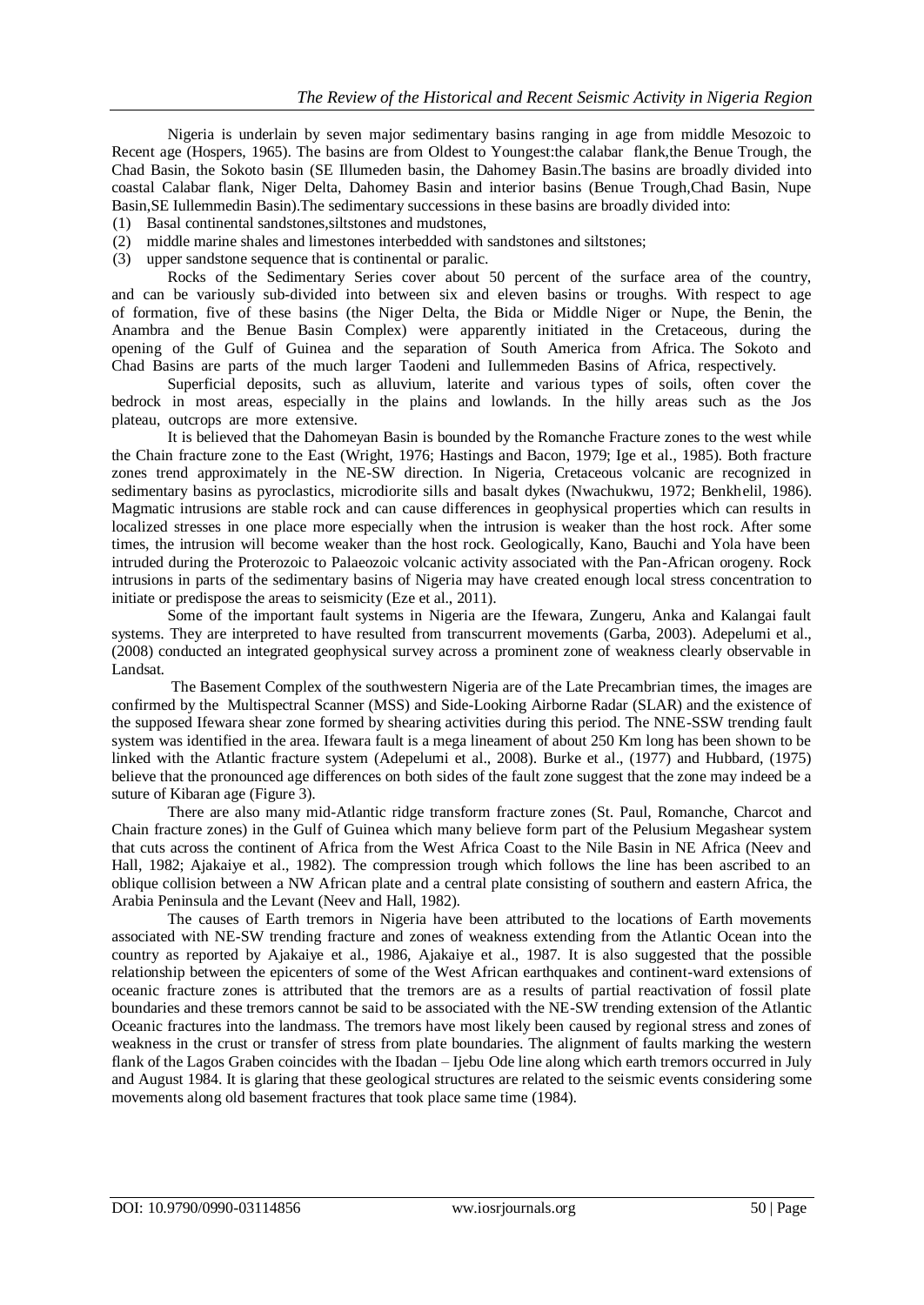

**Figure 3:** Map of Nigeria showing the Zungeru - Ifewara fault (Odeyemi, 2006; Akpan and Yakubu, 2010).

#### **The Probable causes of Nigerian Earth Tremors**

The coastal area of Nigeria lies in close proximity to the boundary between the African plate and South American plate. Some of the tremors that occurred in the coastal areas of Nigeria could have been possibly initiated by this process (Eze et al., 2011). The Stresses built up around plate boundaries could travel toward the centre of the plate triggering intraplate tremors especially in pre-existing faults.

The Abakaliki and Benue Troughs are regarded as examples of failed rift arms following the opening of the South Atlantic. The troughs contain folded and unfolded mainly Cretaceous sediments which were deposited in two late Mesezoic rift troughs which formed the third arm of the Niger Delta Triple Junction (Merki, 1970). Extensional stress, due to upwelling magma beneath the region, must have deformed the crust and created faults. After the extensional sets ceased, the weakened crust was covered with sediment over millions of years. Over geologic time, these zones were incorporated into mid-plate structure and became subject to tectonic compressive stresses (Sunday and Eze, 2010).

Researches revealed that Nigeria is not situated on any active known seismic belt, yet between 1933 and 2011 quite a number of tremors had been recorded (Table 1). These tremors show that Nigeria may not be as aseismic as previously thought by these researchers. The intensities of these events range from III to VI, based on the Modified Mercalli Intensity Scale. Of these events, only the 1984 tremor at Ijebu-Ode, the 1990 at Ibadan and 2000 at Jushi Kwari were instrumentally recorded. They had body wave magnitudes of 3.7 to 3.9 (Akpan and Yakubu, 2010). When these events occurred, there were no functional seismological observatories in Nigeria.

| S/N            | Year-Month-      | Origin                   | <b>Felt Areas</b>                       | Intensity/     | <b>Probable Epicenter</b>          | <b>Coordinates</b>        |                                        |
|----------------|------------------|--------------------------|-----------------------------------------|----------------|------------------------------------|---------------------------|----------------------------------------|
|                | Day              | <b>Time</b>              |                                         | Magnitude      |                                    |                           |                                        |
| 1              | 1933             |                          | Warri                                   |                |                                    | 05° 451 2311E             | $05^{\circ} 31^{\circ} 42^{\circ} N$   |
| $\overline{c}$ | 1939-06-22       | 19:19:26                 | Lagos, Ibadan, Ile-                     | $6.5$ (MI)     | Akwapin<br>fault<br>in             | 03° 2310011E              | $06^{\circ} 30^{\prime} 11^{\prime} N$ |
|                |                  |                          | <b>Ife</b>                              |                | Ghana                              |                           |                                        |
| 3              | 1948-07-28       | $\sim$                   | Ibadan                                  | $\blacksquare$ | Close to Ibadan                    |                           |                                        |
| $\overline{4}$ | 1961-07-2        | 15:42                    | Ohafia                                  |                | Close Ohafia area                  | 07° 471 2111E             | 05° 371 1511N                          |
| 5              | 1963-12-21       | 18:30                    | Ijebu-Ode                               | V              | Close to Ijebu-Ode                 | $\overline{a}$            | $\overline{\phantom{a}}$               |
| 6              | 1981-04-23       | 12:00                    | Kundunu                                 | III            | At Kundunu village                 | $\sim$                    |                                        |
| $\overline{7}$ | 1982-10-16       |                          | Jalingo, Gembu                          | Ш              | Close to Cameroun                  | ٠                         | $\overline{\phantom{a}}$               |
|                |                  |                          |                                         |                | Volcanic Line                      |                           |                                        |
| 8              | 1984-07-28       | 12:10                    | Ijebu-Ode, Ibadan,<br>Shagamu, Abeokuta | VI             | Close to Ijebu-Ode                 | $\overline{\phantom{a}}$  | $\overline{\phantom{a}}$               |
| 9              | 1984-07-12       |                          | Ijebu Remo                              | IV             | Close to Ijebu - Ode               | 03°221 0011E              | $07^{\circ} 11^{\prime} 45^{\prime} N$ |
| 10             | 1984-08-02       | 10:20                    | Ijebu-Ode, Ibadan,<br>Shagamu, Abeokuta | V              | Close to Ijebu-Ode                 |                           |                                        |
| 11             | 1984-12-08       | $\blacksquare$           | Yola                                    | Ш              | Close to Cameroun<br>Volcanic Line |                           | $\overline{\phantom{a}}$               |
| 12             | 1985-06-18       | 21:00                    | Kombani Yaya                            | <b>IV</b>      | Kombani Yaya                       | $\overline{a}$            |                                        |
| 13             | 1986-07-15       | 10:45                    | Obi                                     | Ш              | Close to Obi town                  | 08 ° 46 <sup>1</sup> E    | $08^{\circ} 22^{\circ} N$              |
| 14             | 1987-01-27       | ٠                        | Gembu                                   | V              | Close to Cameroun                  | $11^{\circ} 15^{\circ}$ E | $06^{\circ} 42^{\circ} N$              |
|                |                  |                          |                                         |                | Volcanic Line                      |                           |                                        |
| 15             | $1987 - 03 - 19$ | $\overline{\phantom{a}}$ | Akko                                    | IV             | Close to Akko                      | 10° 57 <sup>1</sup> E     | $10^{\circ}$ 17 <sup>1</sup> N         |
| 16             | 1987-05-24       |                          | Kurba                                   | III            | Close to Kurba village             | 10° 12 <sup>1</sup> E     | $11^{\circ} 29^{\circ} N$              |
| 17             | 1988-05-14       | 12:17                    | Lagos                                   | V              | Close to Lagos                     | $\overline{\phantom{a}}$  |                                        |

**Table 1:** List of Historical/Instrumental Earthquakes Felt in Nigeria

DOI: 10.9790/0990-03114856 ww.iosrjournals.org 51 | Page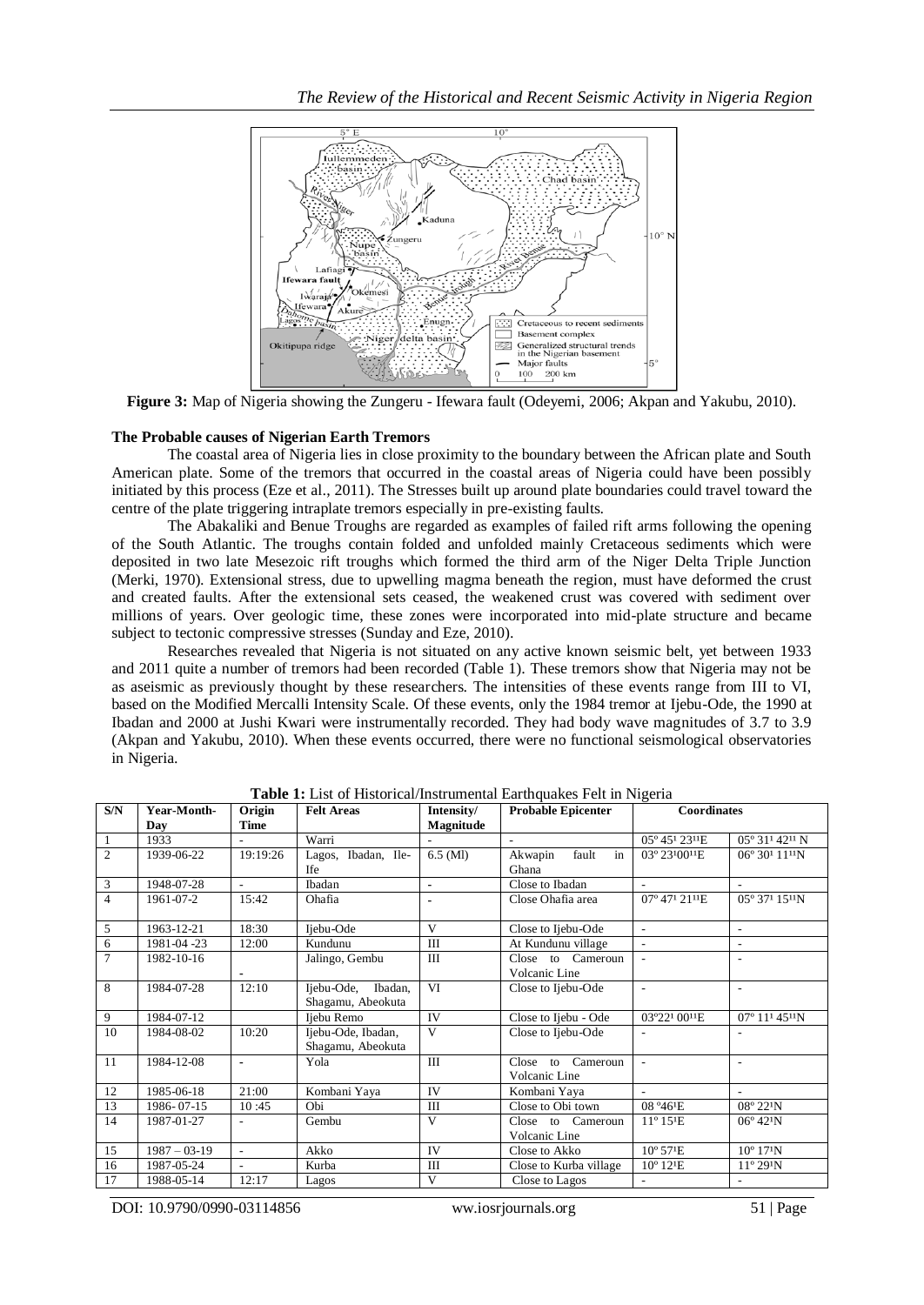| 18 | 1990-06-27       | $\overline{\phantom{a}}$ | Ibadan                                               | 3.7(ML)      | Close to Ijebu-Ode                                 | $03^{\circ} 58^{\circ}$ E | 07°22'N                   |
|----|------------------|--------------------------|------------------------------------------------------|--------------|----------------------------------------------------|---------------------------|---------------------------|
| 19 | 1990-04-5        | $\overline{\phantom{a}}$ | Jerre                                                | V            | Close to Jerre Village                             | $\overline{\phantom{a}}$  |                           |
| 20 | 1994-11-07       | 05:07:51                 | Ojebu-Ode                                            | 4.2(ML)      | Dan Gulbi                                          | $\sim$                    | $\sim$                    |
| 21 | 1997             | ÷.                       | Okitipupa                                            | <b>IV</b>    | Okitipupa<br>Close to<br>Ridge                     | $\sim$                    | $\overline{\phantom{a}}$  |
| 22 | 2000-08-15       |                          | Jushi-Kwari                                          | III          | Close to Jushi Kwari<br>village                    | $07^{\circ} 42^{\circ}$ E | $14^{\circ} 03^{\circ} N$ |
| 23 | $2000 - 03 - 13$ | $\blacksquare$           | Benin                                                | <b>IV</b>    | Benin City<br>(55Km)<br>from Benin)                | $\overline{\phantom{a}}$  | $\overline{a}$            |
| 24 | 2000-03-07       | 15:53:54                 | Ibadan,<br>Akure,<br>Abeokuta,<br>Ijebu-<br>Ode, Oyo | 4.7(ML)      | Close to Okitipupa                                 |                           | ÷.                        |
| 25 | 2000-05-07       | 11:00                    | Akure                                                | IV           | Okitipupa<br>Close<br>to<br>Ridge                  | $\overline{\phantom{a}}$  | $\overline{\phantom{a}}$  |
| 26 | 2001-05-19       | ÷.                       | Lagos                                                | <b>IV</b>    | Close to Lagos city                                | $\blacksquare$            |                           |
| 27 | 2002-08-08       | ٠                        | Lagos                                                | IV           | Lagos city                                         |                           |                           |
| 28 | 2005-03          | $\blacksquare$           | Yola                                                 | IΙI          | Close to Cameroun<br>Volcanic Line                 |                           | $\blacksquare$            |
| 29 | 2006-03-25       | 11:20                    | Lupma                                                | III          | Close<br>Ifewara-<br>$\mathbf{t}$<br>Zungeru Fault |                           | $\overline{a}$            |
| 30 | 2009-09-11       | $\overline{\phantom{a}}$ | Abomey-Calavi                                        | $\mathbf{I}$ | Close to Benin                                     | $\overline{\phantom{a}}$  | $\overline{\phantom{a}}$  |
| 31 | 2011-11-05       | ٠                        | Abeokuta                                             | 4.4          | Close to Abeokuta                                  | $\overline{\phantom{a}}$  |                           |

*The Review of the Historical and Recent Seismic Activity in Nigeria Region*

Nowadays Nigeria has a seismographic network consisting of five functional stations, and plan is underway to increase additional five more stations to the network.

Seismicity studies and monitoring in Nigeria is being undertaken by the Centre for Geodesy and Geodynamics (CGG) Toro. The seismicity map of the events from 1930-2011 has been generated in Nigeria and some from neighboring country. The data are generated from the historical approach and instrumental means (Fig.4). One of the activity centres under National Space Research and Development Agency (NASRDA) in Nigeria. The stations are equipped with 24-bit 4- channel data acquisition system and broadband seismometers. Currently, CGG has invested significant resources in upgrading the existing stations and there are plans to equip them with GPRS cellular communication (telemetry equipment) real-time data transmission is underway. Sites had been selected and all necessary requirements before the establishment of the stations were also conducted (Afegbua et al., 2011).



**Figure 4:** Seimicity map of Nigeria and some events from neighbouring countries of Cameroon and Benin Republic. Different clours and diameters are used to denote different magnitudes of mostly historical events and some instrumentally recorded ones. 3-4 magnitude=yellow; 4-5 magnitude=Green; 5-6 magnitude=Red; and blue colours represent historical tremors with unknown magnitude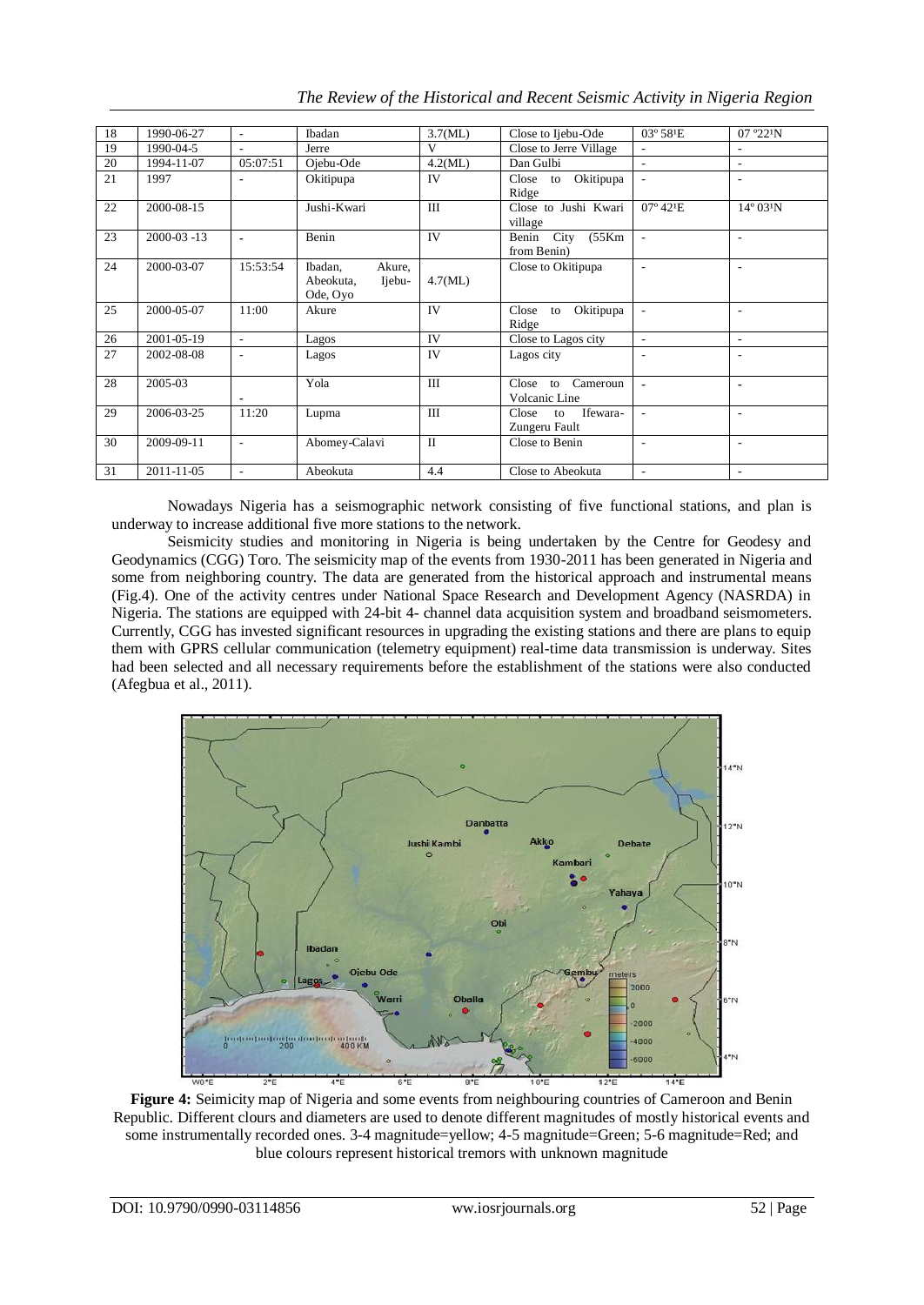### **The Current Status of Nigerian Seismic Stations**

Since 2006, the Centre has been managing these six stations (Table 2 and Figure 5) equipped with 24 bit 4-channel data acquisition system and broadband seismometers. The seismometer triggers on local strong Earthquakes which could also be considered to monitor coastal areas of Nigeria for early warning in future. With the realization of the integrated monitoring scheme in which GPS and Seismometer can be collocated, a sound monitoring scheme can be used (Figure 6).

The principle behind this approach is that seismic signals are measured in three orthogonal directions: Vertical (Z), North-South (N) and East-West (E). The seismic sensor measures the ground motion and translates it into a voltage and recorded by the recorder (Havskov and Ottemoller, 2010).

| N/S            | <b>Station</b><br>code | <b>Name</b> | Geological<br><b>Foundation</b> | <b>Instrument installed</b>    | <b>Coordinates</b>                                        |
|----------------|------------------------|-------------|---------------------------------|--------------------------------|-----------------------------------------------------------|
| 1              | <b>Oyo</b>             | <b>Ovo</b>  | Granite                         | SP-400 Seismometer, DR4000     | 07° 53'131"N, 03°57'078"E                                 |
| $\overline{2}$ | <b>IBN</b>             | Ibadan      | Gneiss                          | No Instrument Installed        | 07°27'251''N, 03°53'520''E                                |
| 3              | IFE                    | Ile - Ife   | Gneiss                          | <b>Broadband</b><br>$EP-105$ , | 07°32'800 <sup>11</sup> N, 04°32'815'E.                   |
|                |                        |             |                                 | Seismometers, DR4000 Recorder  |                                                           |
| $\overline{4}$ | <b>AWK</b>             | Awka        | Shale and Silt stone            | EP-105.<br>Broadband           | 06° 14'561' <sup>11</sup> N, 07° 06' 693 <sup>11</sup> E  |
|                |                        |             |                                 | Seismometers, DR4000 Recorder  |                                                           |
| 5              | <b>NSU</b>             | Nsukka      | Sandstone                       | EP-105 Broadband Seismometer.  | 06° 52101111N, 07° 25104511E                              |
|                |                        |             |                                 | DR4000 Recorder                |                                                           |
| 6              | <b>ABK</b>             | Abakaliki   | Sandstone                       | EP-105 Broadband Seismometer,  | 06°23'453"N, 08°01'474"E                                  |
|                |                        |             |                                 | DR4000 Recorder                |                                                           |
| 7              | ABJ                    | Abuja       | Granite                         | No Instrument Installed        | 08°59112611N, 07° 23138011E                               |
|                |                        |             |                                 |                                |                                                           |
|                |                        |             |                                 |                                |                                                           |
| 8              | <b>TOR</b>             | Toro        | Gneiss                          | Broadband<br>EP-105            | $10^{\circ}26^{1}303^{11}N$ , $09^{\circ}07^{1}089^{11}E$ |
|                |                        | (Central)   |                                 | Seismometers, DR4000 Recorder  |                                                           |
| 9              | <b>KAD</b>             | Kaduna      | Granite                         | <b>Broadband</b><br>$EP-105$   | 10° 26'101''N, 07° 38'484''E                              |
|                |                        |             |                                 | Seismometers, DR4000 Recorder  |                                                           |
| 10             | <b>MINN</b>            | Minna       | <b>Granite Gneiss</b>           | EP-105 Broadband Seismometer,  | 09° 30'702"N, 06° 26'411"E                                |
|                |                        |             |                                 | DR4000 Recorder                |                                                           |

**Table 2:** Locations of Current and Proposed Seismic Stations in Nigeria



**Figure 5:** The Existing and proposed Seismic Stations in Nigeria (Source: Afegbua et al., 2011).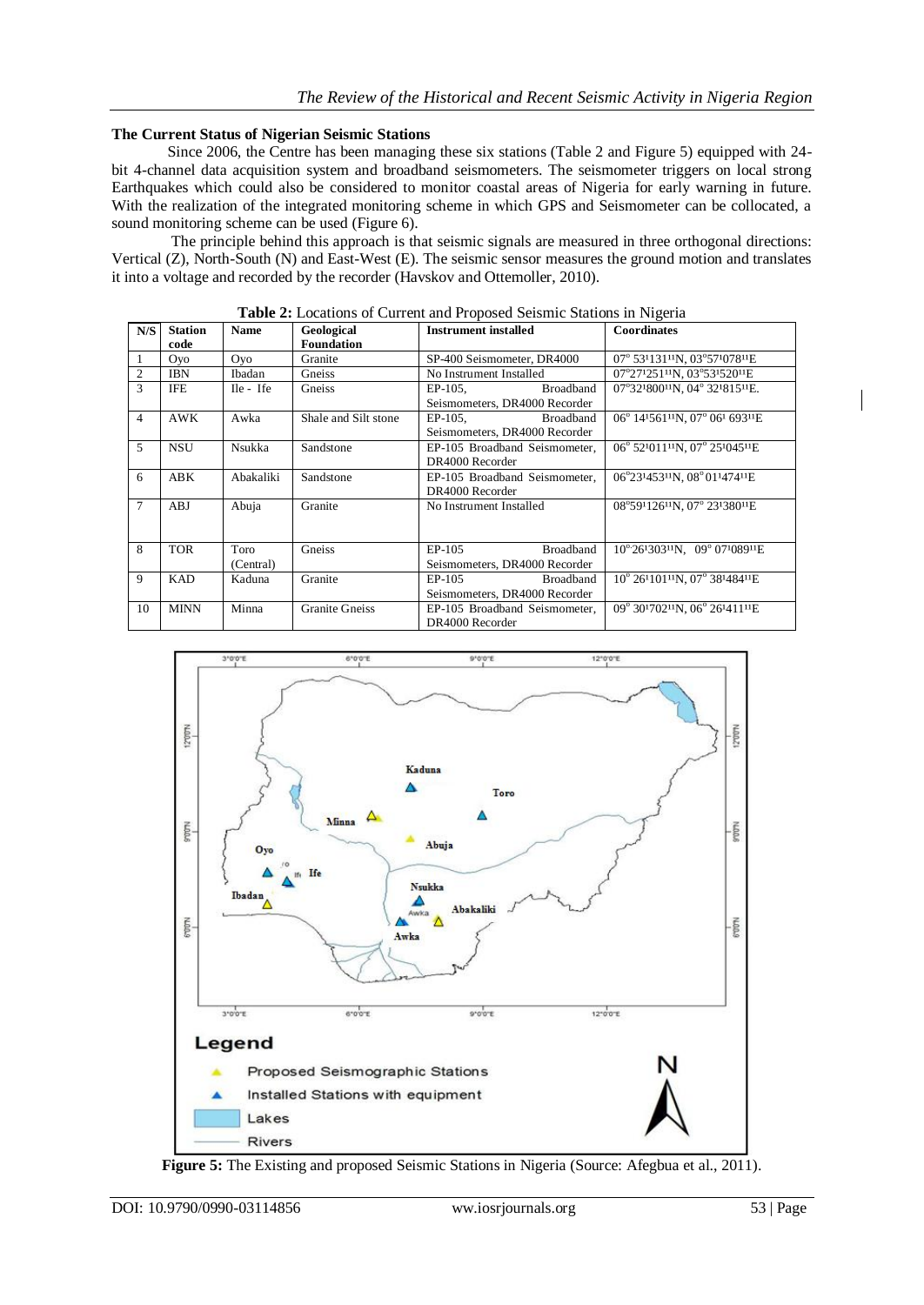

**Figure 6:** Map of Nigeria showing some few areas where earth tremors were felt (diameter of the solid dot denotes intensity of the events, after Akpan and Yakubu, 2010), not to scale.

# **Framework for Recent Earthquake Monitoring in Nigeria**

The use of Global Positioning System (GPS) to monitor crustal deformations, with the ultimate aim of predicting natural disasters like earthquakes, volcanic eruptions and other seismic hazards, is one of the greatest challenges faced by scientists today. But research has shown that earthquakes could be predicted from the analysis of pre-signals in terms of changes in triangular network of GPS stations (Murai, 2010). Beyond the existing continuous GPS stations in Nigeria (Table 2 and Figure 3), Nigeria is also planning to collocate Continuously Operating Reference Stations (CORS) GPS in all the existing and planned seismographic stations in Nigeria, in triangles (Figure 3) for comprehensive monitoring of crustal deformation. Triangles are formed basically with all possible combinations of selected GPS stations regardless of distance and many large earthquakes in Japan and in other Asian regions were accurately predicted using this method, from daily area changes within the triangles (Murai, 2010). In Nigeria, GPS stations meant for geodetic measurements are not enough for a meaningful research activities. However, some reliable ones were established by Office of the Surveyor General of the Federation (OSGOF) (Fig. 6) and some states governments.

Since the earth is so complicated in the crustal movement, it would be possible in the future to predict big earthquakes in Nigeria to some degrees using pre-signals to make early warning of such big earthquakes. In the case of the Haitian quake, the GPS monitoring system helped document rising stresses along the fault which crosses southern Haiti, suggesting a large amount of force that could be released in a severe quake (Manaker et al., 2008). The effectiveness of GPS technology was dramatically used to predict the Haitian quake by a team of Purdue University researchers led by Geophysics Professor, Eric Calais (Manaker et al., 2008). They accurately predicted that an earthquake would take place in Haiti and that the quake would be greater than 7.0 magnitudes and that exactly happened (Afegbua et al., 2011).

| <b>Station ID</b> | <b>Station Location</b>                | <b>Coordinates</b>                                                                    | Ellipsoidal height (M) |
|-------------------|----------------------------------------|---------------------------------------------------------------------------------------|------------------------|
| OSGF              | Office of the Surveyor General of the  | 09° 01' 39.597' 'N, 07° 29' 10.830''E                                                 | 532.6447               |
|                   | Federation, FCT, Abuja                 |                                                                                       |                        |
| ULAG.             | University of Lagos, Lagos             | 06° 31'1 2.375"N, 03° 23' 51.444"E                                                    | 44.5752                |
| <b>RUST</b>       | River State University of Science and  | 040 48' 6.609 <sup>11</sup> N, 06° 58 <sup>1</sup> 42.677 <sup>11</sup> E             | 45.5892                |
|                   | Technology, Port Harcourt              |                                                                                       |                        |
| <b>UNEC</b>       | University of Nigeria Enugu Campus     | 06° 251 29.301 <sup>11</sup> N, 07° 301 17.968 <sup>11</sup> E                        | 254.4055               |
| <b>BKFP</b>       | Birnin Kebbi Federal Polytechnic       | 12°28 <sup>1</sup> 60.876 <sup>11</sup> N, 04° 13 <sup>1</sup> 45.271 <sup>11</sup> E | 250.0118               |
| ABUZ              | Ahmadu Bello University                | 11° 091 6.263 <sup>11</sup> N, 07° 38 <sup>1</sup> 55.274 <sup>11</sup> E             | 705.0666               |
|                   | Zaria                                  |                                                                                       |                        |
| <b>GEMB</b>       | Gembu, Taraba                          | 06° 15119.1711N, 11°111 2.18511E                                                      | 1795.6424              |
| <b>CGGT</b>       | Centre for Geodesy & Geodynamics,      | 10°07 <sup>1</sup> 23.141 <sup>11</sup> N, 09° 07 <sup>1</sup> 50.922 <sup>11</sup> E | 916.4462               |
|                   | Toro                                   |                                                                                       |                        |
| <b>FUTY</b>       | Federal University of Technology, Yola | 09°201 59.07311N, 12° 291 52.07211E                                                   | 247.4062               |

**Table 3:** The Coordinates and the Ellipsoidal Height of the Nine CORS Stations (Courtesy: Space Geodetic System Department, Centre for Geodesy and Geodynamics, Toro).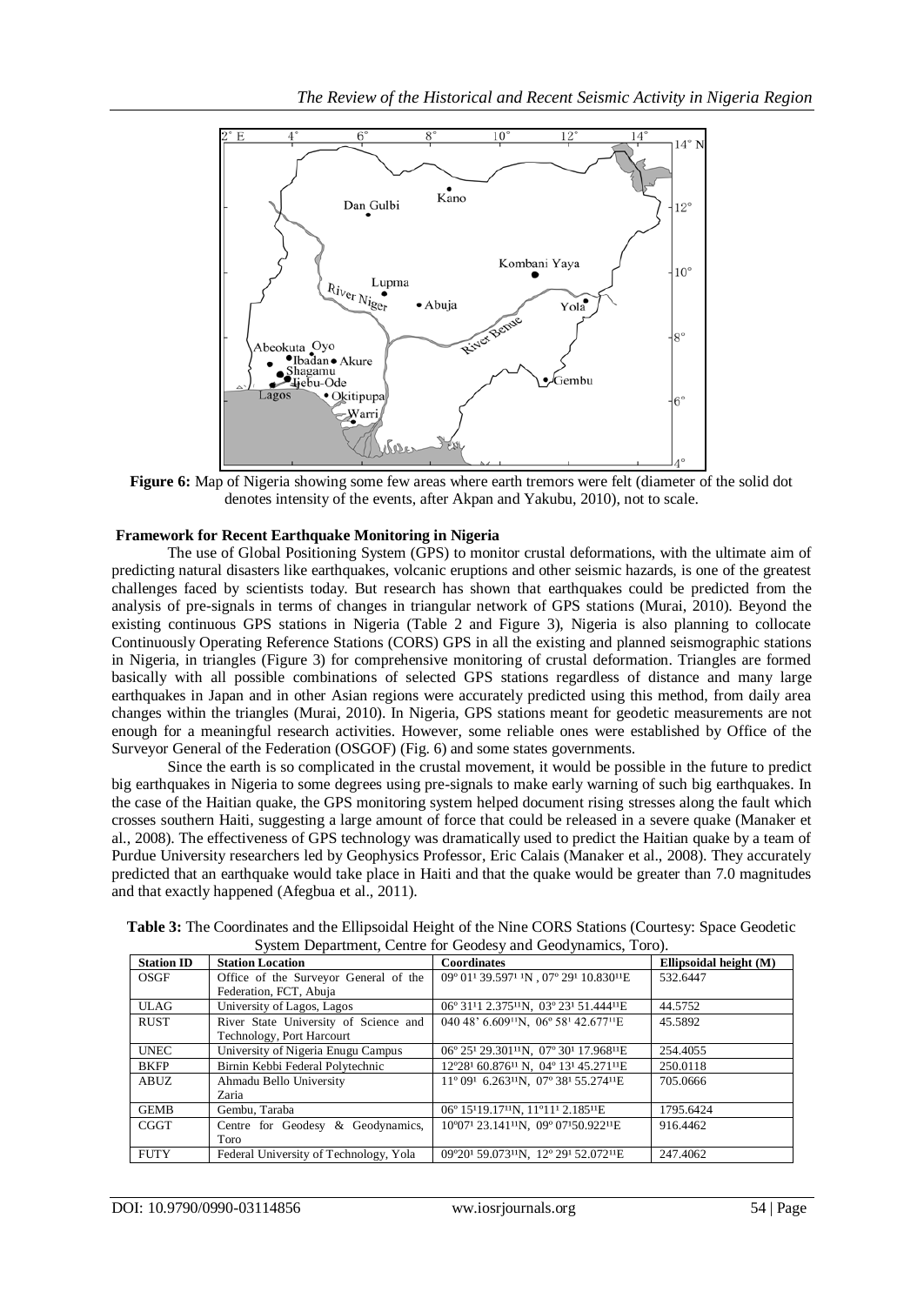

**Figure. 7:** Map of Nigeria showing the proposed locations for the instrumentation making up an Integrated Geohazard monitoring scheme (Sources: Afegbua et al., 2011)

# **II. Discussion And Conclusion**

Previous researches revealed that Nigeria is free from Earthquakes, but historical instrumental records showed that Nigeria recorded some Earth tremors. However, it is believed that Nigeria is a stable continental crust that has experienced some degree of seismicity. The Earth tremors in Nigeria are distributed among the Basement Complex and sedimentary basins (Figure 5). They are concentrated along the south western and north eastern to north central parts of the country. The tremors lie in the SE-NW orientation. Any future occurrences of Earth tremors in the country are likely going to occur along these inferred fault lines. Possible mechanisms for these intraplate tremors have been examined to include regional stresses created by Nigeria's position between two cratons and zone of weakness resulting from magmatic intrusions and other tectonic activities in the sediments. CGG, Toro, is currently making arrangement to increase more seismic stations across the nation and also to collocate the network for effective monitoring (Afebgua et al., 2011).

Although, no active faults have been identified in Nigeria, a careful review of seismicity in the country by Osagie (2008), Akpan and Yakubu (2010) showed that Nigeria may not be as aseismic as has hitherto been believed. Historical evidence indicates that earth tremors have been felt in some parts of country. While a few of the felt earthquakes actually had their epicentres in Nigeria (Figure 1), some of the more widely felt ones actually originated outside Nigeria. There is also the Zungeru-Ifewera fault (Adepelumi et al., 2008; Anifowose et al., 2010); running from the Mid-Atlantic ridge across to North-Western Nigeria, But there is no confirmation that this fault is active at the moment.

Since past geology provides a clue to the future, we expect minor earthquakes to keep occurring in Nigeria in the future (Onuoha, 2010; Adepelumi, 2009). Therefore, there is need to carefully monitor those activities that have the potential to trigger earthquakes in Nigeria through the densification of seismic stations and integrated with spaced-based techniques for example, GPS (Afegbua et al., 2011).

# **Acknowledgements**

The authors are grateful to the Centre for Geodesy and Geodynamics, Toro for providing the enabling environment during the field work and we are also indebted to anonymous authors that their work was used in improving this manuscript. We wish to thank Mr. Olufemi Oluwale for his assistance in the GIS maps production of this work. Mr. Caleb K. Aluwong is highly acknowledged for the maps and figures production.